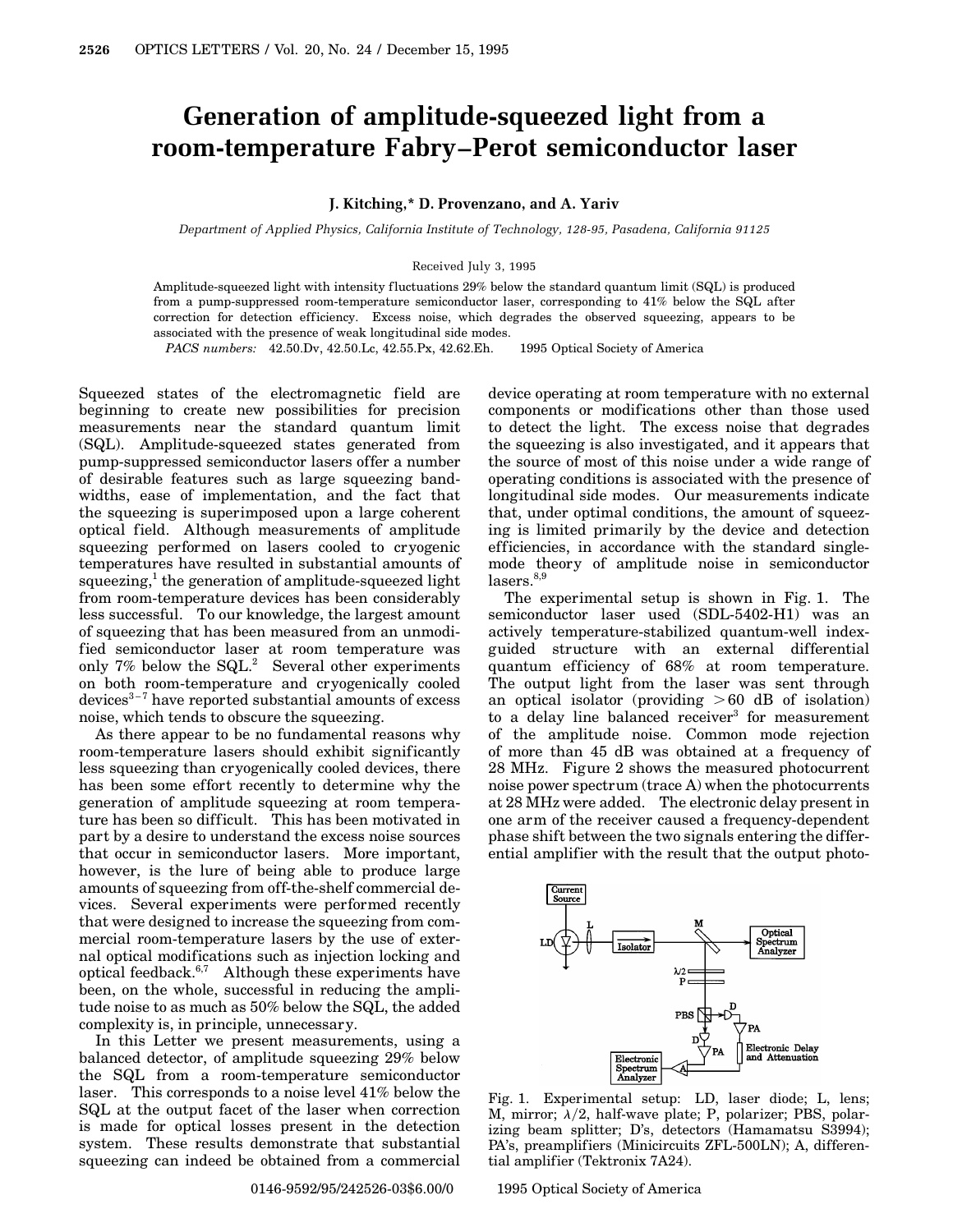current noise power from the receiver varied, as a function of frequency, between the actual laser noise level and the SQL.3 We checked the level of the SQL by shining the light from high-power light-emitting diodes (LED's) onto the detectors to produce the same photocurrent as did the laser. The photocurrent noise power spectrum obtained from the LED's is shown in trace B. It can be seen that, at 28 MHz, the laser photocurrent noise power is 1.4 dB below the SQL (assumed, here, to be determined by the LED), indicating that the laser amplitude fluctuations were squeezed by this amount. Whereas LED's have also been shown to exhibit squeezed intensity fluctuations,<sup>10</sup> the low efficiency of the devices  $\left($  < 10%, current to current) and the close agreement of the LED noise level with the SQL measured with the laser noise spectrum (see Fig. 2, trace A, at 7 and 20 MHz) indicated that the LED noise was indeed close to the SQL. For the measurement in Fig. 2 the laser injection current was 66 mA, the current-to-current differential efficiency was 48%, and the laser was cooled to  $\sim$  5 °C. The resolution bandwidth for this measurement was 100 kHz, and the background amplifier noise level (typically  $>10$  dB below the signal level for the higher detector photocurrents) was subtracted from all measured signals.

Saturation of the detector response at high frequencies when the detector is illuminated with intense optical fields can result in errors in the measurement of the laser noise or in the calibration of the SQL. However, previous experiments<sup>6,7</sup> with the detectors used in this experiment demonstrated their excellent saturation properties, and no evidence for significant detector saturation was observed in this experiment within the range of photocurrents and frequencies at which measurements were made. At detector currents up to 14 mA the shot-noise level at 28 MHz, calibrated with both the LED's and the laser, was found to be linear in the dc photocurrent to within roughly 1%. As an additional check on the level of squeezing, the amplitude noise was measured as a function of the optical attenuation.<sup>7</sup> As expected, the noise power, normalized to the SQL, was found to increase in a linear fashion toward unity as the attenuation was made stronger.

The squeezing could be obtained only within a narrow range of laser temperatures and injection currents; at most combinations of these two parameters the laser operated multimode and the amplitude noise was far above the SQL. It appeared that particularly good side-mode suppression was required in order generate squeezed light from the laser. The longitudinal mode spectrum was therefore measured simultaneously with the amplitude noise, and a typical spectrum, obtained when the amplitude noise was 1.4 dB below the SQL, is shown in Fig. 3. It seems likely that the excellent side-mode suppression  $(\approx 30 \text{ dB})$  observed in this laser was the reason for the large squeezing measured, whereas other, similar, lasers would not produce an equivalent amount of amplitude squeezing under comparable operating conditions.<sup>6,7,11</sup>

The photocurrent noise at 28 MHz was then measured as a function of the laser injection current. The results, normalized to the SQL, are plotted in Fig. 4

against the pump rate  $R = i/i_{th} - 1$ . Also shown in the figure is the prediction of the single-mode theory<sup>9</sup> in the low-frequency limit with the pump noise assumed to be completely suppressed. The minimum noise obtained with this laser was 1.5 dB, or 29% below the SQL.

If the laser temperature was altered slightly, both the mode spectrum and the amplitude noise were found to change in a correlated way. By far the largest change in the side-mode power occurred for the two longitudinal side modes closest to the lasing mode in wavelength. A clear correlation between the optical power in these two side modes and excess amplitude noise can be seen in Fig. 5; the laser noise was found to increase to ten times the



Fig. 2. Photocurrent noise power spectrum from the laser (trace A) and the LED (trace B) when the differential amplifier added the detector photocurrents at 28 MHz. Squeezing is indicated by the laser noise dropping below the LED noise (SQL) at certain frequencies.



Fig. 3. Longitudinal mode spectrum for the laser when the amplitude noise was squeezed by 1.4 dB.



Fig. 4. Normalized photocurrent noise power spectrum dependence on injection current. The solid curve is the prediction of the single-mode theory of Ref. 9.